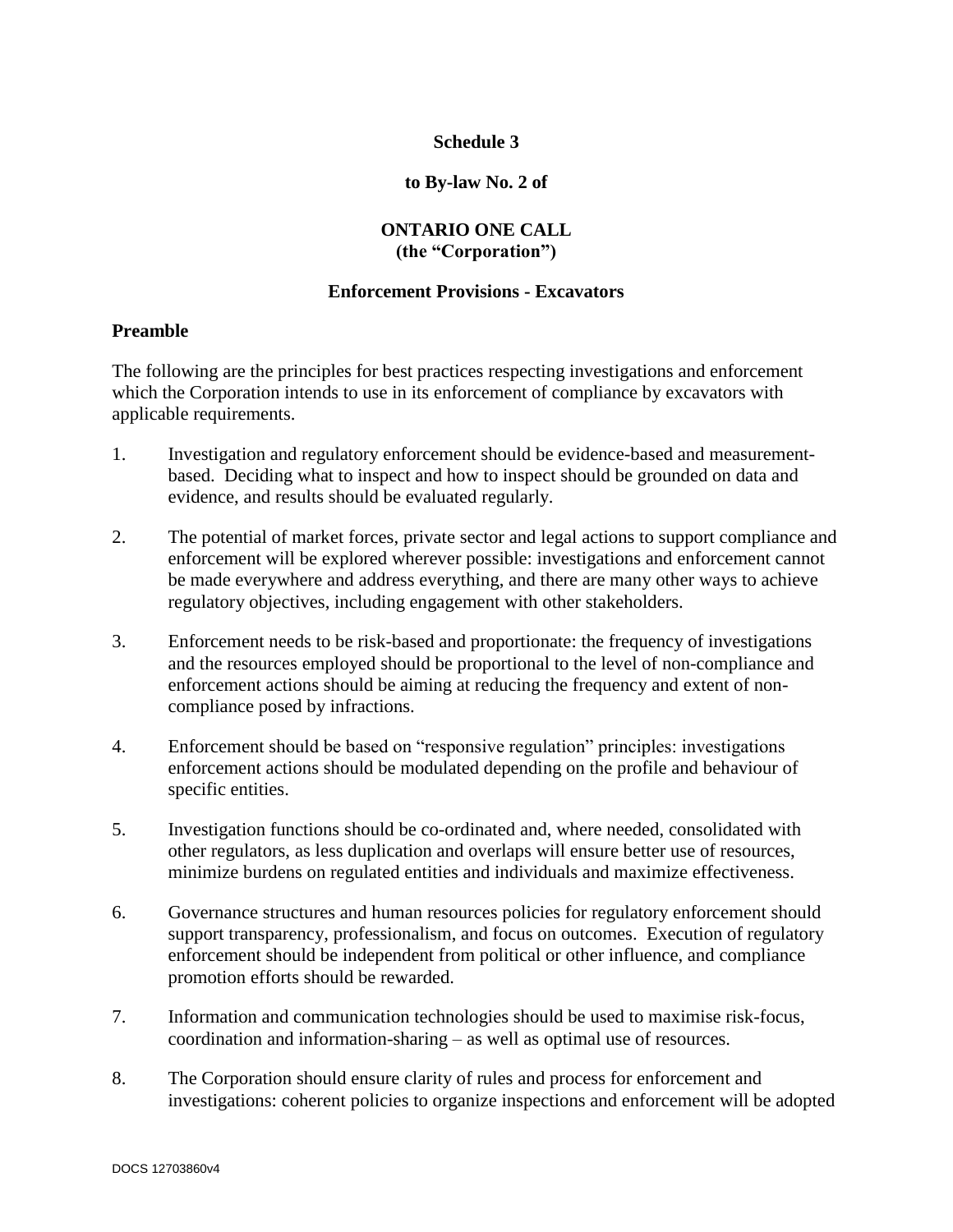and published and clearly articulate rights and obligations of officials and of regulated entities.

- 9. Transparency and compliance should be promoted through the use of appropriate instruments such as guidance, toolkits and checklists.
- 10. Work with other organizations including the Technical Standards and Safety Authority (TSSA), the Electrical Safety Authority (ESA), the Ministry of Labour and the Ministry of Consumer Services should be organized to ensure co-ordination of efforts in dealing with enforcement issues.

# **Definitions**

- 1. In this part of the by-law, unless the context requires otherwise,
	- (a) "**Act**" means the *Ontario Underground Infrastructure Notification System Act* and includes any regulations made pursuant thereto, as the same may be amended from time to time;
	- (b) "**Board"** means the board of directors of the Corporation;
	- (c) **"Excavator"** means any individual, partnership, corporation, public agency or other person or entity that digs, bores, trenches, grades, excavates, moves or breaks earth, rock or the materials in the ground, and "excavation" has a corresponding meaning;
	- (d) **"IC"** means investigations and compliance;
	- (e) **"ICC Coordinator"** means an individual or such individual's designate providing administrative assistance and support for the function of the Compliance Committee and any panels appointed from or the Compliance Committee;
	- (f) **"in writing"** means any permanent form including an electronic record, audiotape or a videotape and "written" has a corresponding meaning.
	- (g) **"investigation"** of a matter means to consider the available information relating to the matter that has entered the investigations and compliance process and to determine whether a disposition other than a referral to the Compliance Committee is appropriate in the public interest;
	- (a) **"Investigator"** means a person appointed under this Schedule 3 to conduct an inquiry into the actions or inactions of one of more Excavators; and "Investigator" means a member of the Corporation's compliance staff

(h)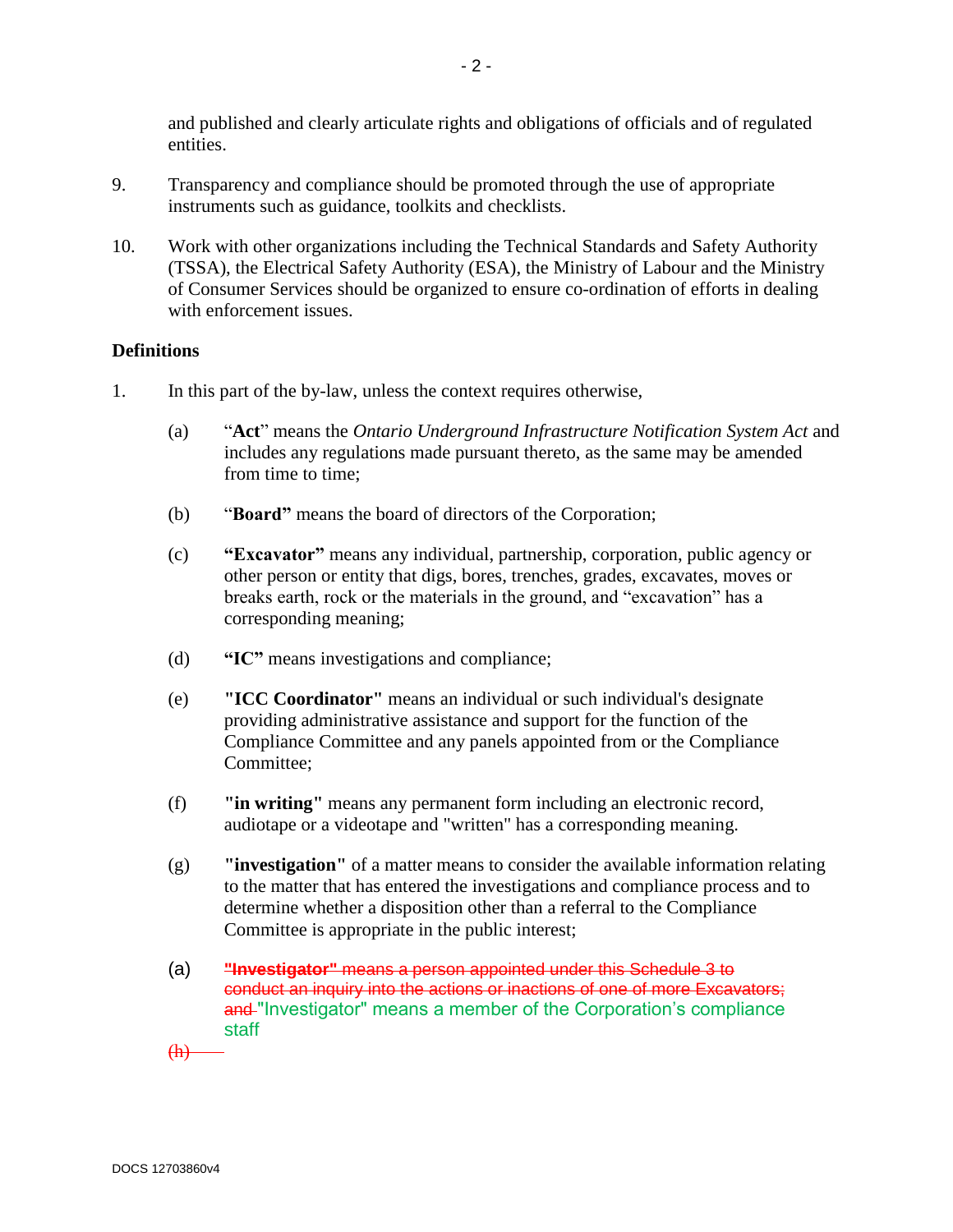(i) **"Manager of IC"** means the Manager of Investigations and Compliance appointed by the Board and includes the person's designate and shall act as secretary at all meetings of the Compliance Committee.

## **Investigations and Compliance Inquiries**

- 2. The Manager of IC may appoint one or more Investigators to an Investigator may inquire into the conduct of an Excavator where,
	- (a) a complaint in writing has been made about an Excavator; or
	- (b) the *Manager of IC* Investigator has reasonable and probable grounds to believe that an Excavator has breached Sections 7 or 8 of the Act.

The appointment of the Investigator must be in writing, must briefly describe the matter under investigation and must be produced upon request to any person being asked to assist the Investigator.

- 3. An Investigator appointed under this Schedule 3 must gather such information as the Investigator considers relevant and useful for the disposition of the matter and must follow the best practices and processes established for Investigators under the Corporation's policies.
- 4. The Investigator must report the results of the inquiry in writing to the Manager of IC.
- 5. The Manager of IC Investigator must provide the Excavator who is the subject of the investigation an opportunity to be heard or submit information to the Manager.

#### **Excavators**

- 6. After considering a matter that has entered the investigation and compliance process and any response in writing from an Excavator, the **Manager of IC** Investigator may do one or more of the following:
	- (a) take no action, if justifiable and good reasons exist not to take such action, but providing written reasons for taking no action;
	- (b) make written recommendations to the Excavator;
	- (c) request the Excavator to complete successfully educational or measures, including, changing the Excavator's internal process as specified by the Manager of IC Investigator at the Excavator's expense;
	- (d) advise, caution or warn the Excavator in writing;
	- (e) request the Excavator to appear before the Manager of IC Investigator or a person designated by the Manager of IC Investigator, at a time and place specified by them, to be cautioned in person;